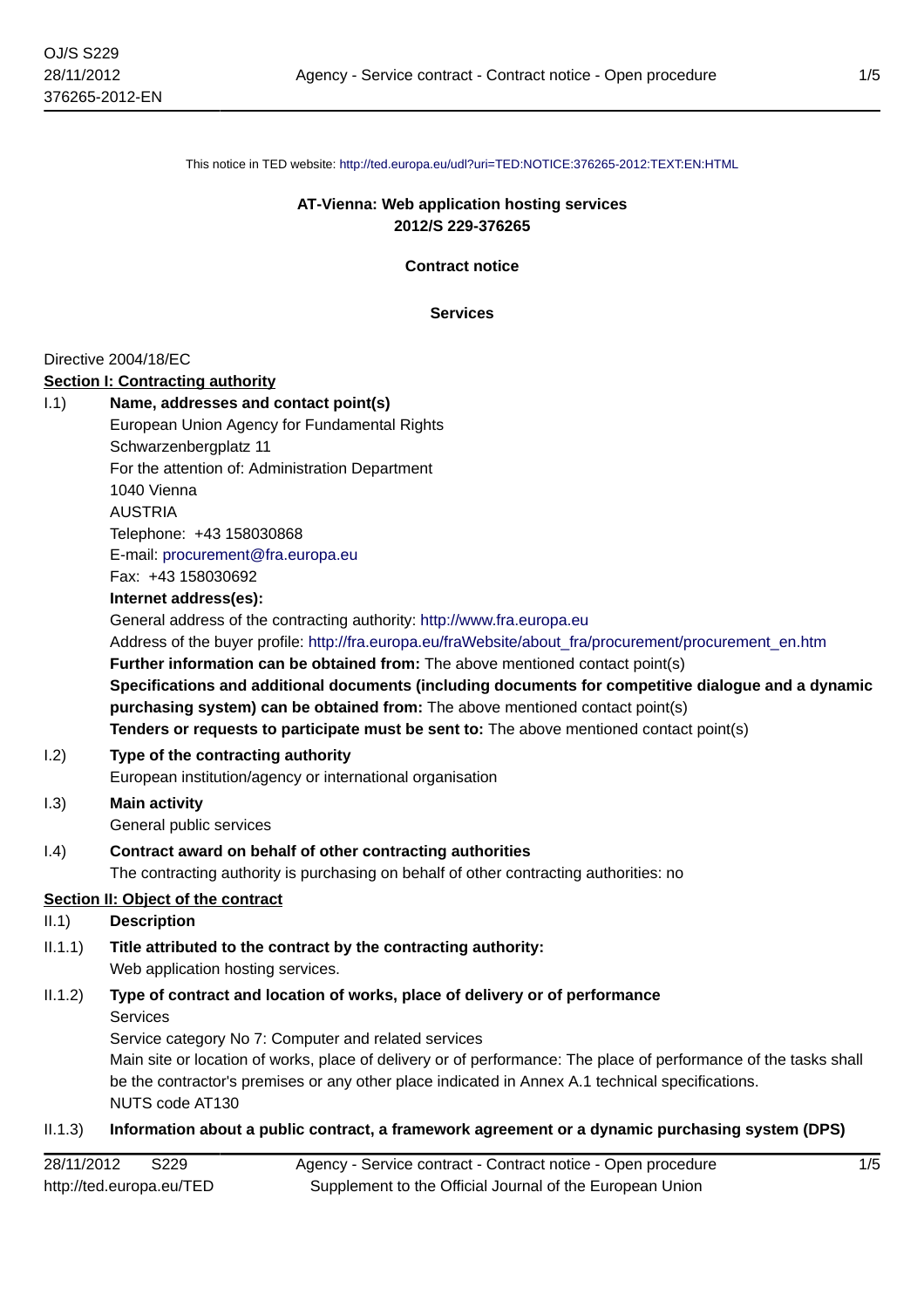|          | The notice involves the establishment of a framework agreement                                                                                            |
|----------|-----------------------------------------------------------------------------------------------------------------------------------------------------------|
| II.1.4)  | Information on framework agreement                                                                                                                        |
|          | Framework agreement with several operators                                                                                                                |
|          | maximum number of participants to the framework agreement envisaged: 3                                                                                    |
|          | Duration of the framework agreement                                                                                                                       |
|          | Duration in years: 4                                                                                                                                      |
|          | Estimated total value of purchases for the entire duration of the framework agreement<br>Estimated value excluding VAT: 280 000 EUR                       |
| II.1.5)  | Short description of the contract or purchase(s)                                                                                                          |
|          | The purpose of the tender is to provide Web application hosting services to the European Union Agency for<br>Fundamental Rights.                          |
| II.1.6)  | <b>Common procurement vocabulary (CPV)</b><br>72415000                                                                                                    |
| II.1.7)  | <b>Information about Government Procurement Agreement (GPA)</b>                                                                                           |
|          | The contract is covered by the Government Procurement Agreement (GPA): no                                                                                 |
| II.1.8)  | Lots                                                                                                                                                      |
|          | This contract is divided into lots: no                                                                                                                    |
| II.1.9)  | Information about variants                                                                                                                                |
|          | Variants will be accepted: no                                                                                                                             |
| II.2)    | Quantity or scope of the contract                                                                                                                         |
| II.2.1)  | <b>Total quantity or scope:</b>                                                                                                                           |
|          | Estimated value excluding VAT: 280 000 EUR                                                                                                                |
| II.2.2)  | <b>Information about options</b><br>Options: no                                                                                                           |
|          |                                                                                                                                                           |
| II.2.3)  | <b>Information about renewals</b><br>This contract is subject to renewal: yes                                                                             |
|          | Number of possible renewals: 3                                                                                                                            |
|          | In the case of renewable supplies or service contracts, estimated timeframe for subsequent contracts:                                                     |
|          | in months: 12 (from the award of the contract)                                                                                                            |
| II.3)    | Duration of the contract or time limit for completion                                                                                                     |
|          | Duration in months: 48 (from the award of the contract)                                                                                                   |
|          | Section III: Legal, economic, financial and technical information                                                                                         |
| III.1)   | <b>Conditions relating to the contract</b>                                                                                                                |
| III.1.1) | Deposits and guarantees required:                                                                                                                         |
|          | Not applicable.                                                                                                                                           |
| III.1.2) | Main financing conditions and payment arrangements and/or reference to the relevant provisions                                                            |
|          | governing them:                                                                                                                                           |
|          | Please refer to Sections 7 and 8 of the tender specifications, available at: http://fra.europa.eu/fraWebsite/<br>about fra/procurement/procurement en.htm |
| III.1.3) | Legal form to be taken by the group of economic operators to whom the contract is to be awarded:                                                          |
|          | Please refer to Sections 10 and 11 of the tender specifications, available at: http://fra.europa.eu/fraWebsite/                                           |
|          | about_fra/procurement/procurement_en.htm                                                                                                                  |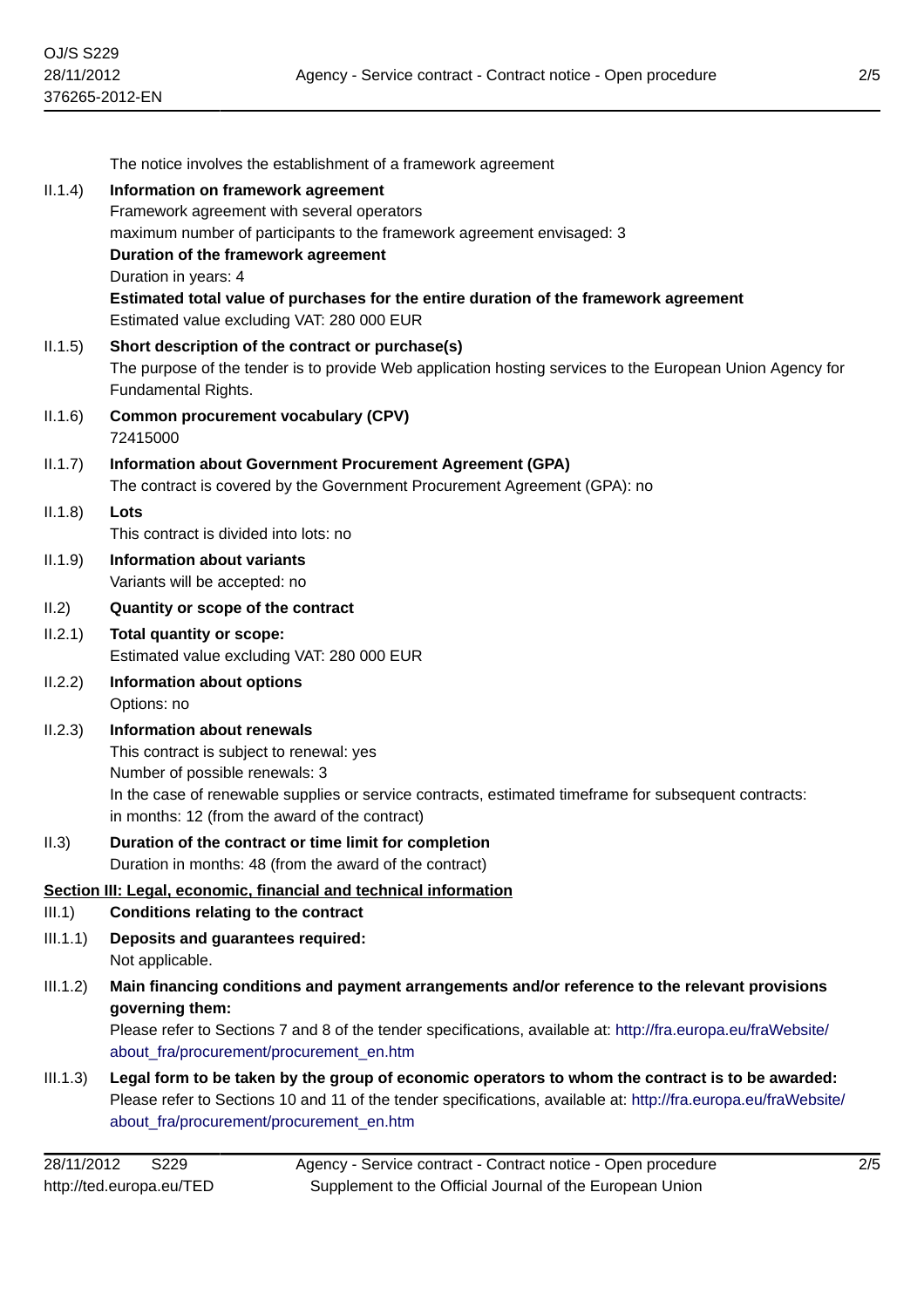III.1.4) **Other particular conditions**

# The performance of the contract is subject to particular conditions: no III.2) **Conditions for participation** III.2.1) **Personal situation of economic operators, including requirements relating to enrolment on professional or trade registers** Information and formalities necessary for evaluating if the requirements are met: Please refer to Sections 17.1 and 17.2 of the tender specifications (Annex A), available at: [http://fra.europa.eu/fraWebsite/about\\_fra/](http://fra.europa.eu/fraWebsite/about_fra/procurement/procurement_en.htm) [procurement/procurement\\_en.htm](http://fra.europa.eu/fraWebsite/about_fra/procurement/procurement_en.htm) III.2.2) **Economic and financial ability** Information and formalities necessary for evaluating if the requirements are met: Please refer to Section 17.2.1 of the tender specifications (Annex A), available at: [http://fra.europa.eu/fraWebsite/about\\_fra/procurement/](http://fra.europa.eu/fraWebsite/about_fra/procurement/procurement_en.htm) [procurement\\_en.htm](http://fra.europa.eu/fraWebsite/about_fra/procurement/procurement_en.htm) III.2.3) **Technical capacity** Information and formalities necessary for evaluating if the requirements are met: Please refer to Section 17.2.2 of the tender specifications (Annex A), available at: [http://fra.europa.eu/](http://fra.europa.eu/fraWebsite/about_fra/procurement/procurement_en.htm) [fraWebsite/about\\_fra/procurement/procurement\\_en.htm](http://fra.europa.eu/fraWebsite/about_fra/procurement/procurement_en.htm) III.2.4) **Information about reserved contracts** III.3) **Conditions specific to services contracts** III.3.1) **Information about a particular profession** Execution of the service is reserved to a particular profession: no III.3.2) **Staff responsible for the execution of the service** Legal persons should indicate the names and professional qualifications of the staff responsible for the execution of the service: no **Section IV: Procedure** IV.1) **Type of procedure** IV.1.1) **Type of procedure** Open IV.1.2) **Limitations on the number of operators who will be invited to tender or to participate** IV.1.3) **Reduction of the number of operators during the negotiation or dialogue** IV.2) **Award criteria** IV.2.1) **Award criteria** The most economically advantageous tender in terms of the criteria stated below 1. Management of daily operations. Weighting 50 2. Processing of the data back-up. Weighting 20 3. Description of any measures taken in response to any incident. Weighting 20 4. Description and completeness of the proposal for the activities to be undertaken for the takeover of the

existing Web applications presently hosted as described under Section 5.5.6 of the technical specifications and the handover at the end of the new contract. Weighting 10

# IV.2.2) **Information about electronic auction**

An electronic auction will be used: no

# IV.3) **Administrative information**

# IV.3.1) **File reference number attributed by the contracting authority:**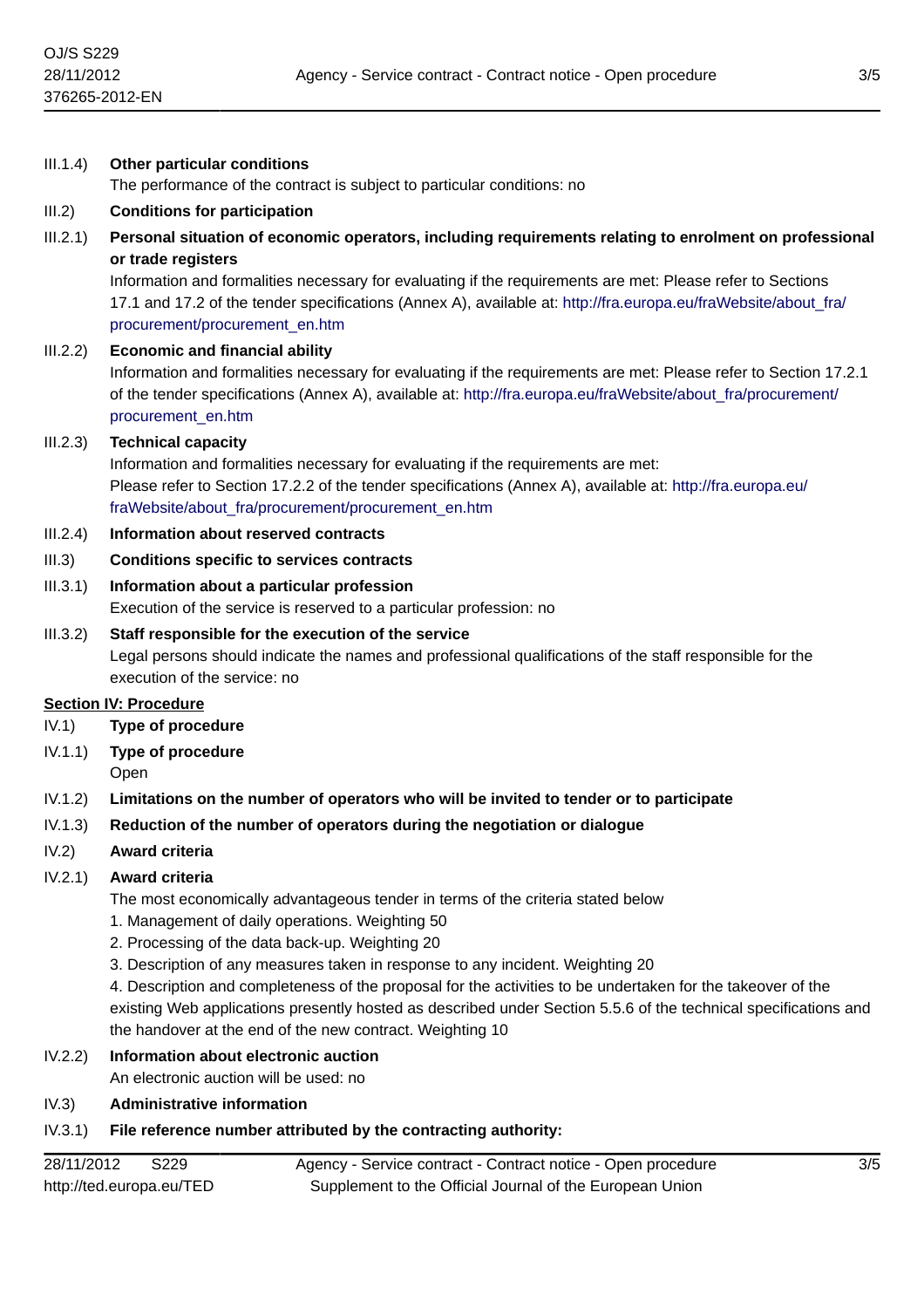F-SE-12-T10.

| IV.3.2) | Previous publication(s) concerning the same contract<br>no                                                                                                                                                                                                                                                                                                                                                                                                                                                                                                                                                                                                                           |
|---------|--------------------------------------------------------------------------------------------------------------------------------------------------------------------------------------------------------------------------------------------------------------------------------------------------------------------------------------------------------------------------------------------------------------------------------------------------------------------------------------------------------------------------------------------------------------------------------------------------------------------------------------------------------------------------------------|
| IV.3.3) | Conditions for obtaining specifications and additional documents or descriptive document<br>Payable documents: no                                                                                                                                                                                                                                                                                                                                                                                                                                                                                                                                                                    |
| IV.3.4) | Time limit for receipt of tenders or requests to participate<br>14.1.2013 - 17:00                                                                                                                                                                                                                                                                                                                                                                                                                                                                                                                                                                                                    |
| IV.3.5) | Date of dispatch of invitations to tender or to participate to selected candidates                                                                                                                                                                                                                                                                                                                                                                                                                                                                                                                                                                                                   |
| IV.3.6) | Language(s) in which tenders or requests to participate may be drawn up<br>Any EU official language<br>Other: Preferably English.                                                                                                                                                                                                                                                                                                                                                                                                                                                                                                                                                    |
| IV.3.7) | Minimum time frame during which the tenderer must maintain the tender<br>Duration in months: 6 (from the date stated for receipt of tender)                                                                                                                                                                                                                                                                                                                                                                                                                                                                                                                                          |
| IV.3.8) | <b>Conditions for opening tenders</b><br>Date: 21.1.2013 - 10:30<br>Persons authorised to be present at the opening of tenders: yes<br>Additional information about authorised persons and opening procedure: An authorised representative of each<br>tenderer may attend the opening of the bids. Companies wishing to attend are requested to notify their intention<br>by sending a fax or e-mail at least 48 hours in advance to the fax or e-mail given under Article 17 of the tender<br>specifications. This notification must be signed by an authorised officer of the tenderer and specify the name of<br>the person who will attend the opening on the tenderer's behalf. |
|         | <b>Section VI: Complementary information</b>                                                                                                                                                                                                                                                                                                                                                                                                                                                                                                                                                                                                                                         |
| VI.1)   | <b>Information about recurrence</b><br>This is a recurrent procurement: no                                                                                                                                                                                                                                                                                                                                                                                                                                                                                                                                                                                                           |
| VI.2)   | <b>Information about European Union funds</b><br>The contract is related to a project and/or programme financed by European Union funds: no                                                                                                                                                                                                                                                                                                                                                                                                                                                                                                                                          |
| VI.3)   | <b>Additional information</b><br>The tender specifications, the technical specifications and the letter of invitation to tender can be downloaded at<br>the address of the buyer profile given in point I.1 of this notice.                                                                                                                                                                                                                                                                                                                                                                                                                                                          |
| VI.4)   | <b>Procedures for appeal</b>                                                                                                                                                                                                                                                                                                                                                                                                                                                                                                                                                                                                                                                         |
| VI.4.1) | Body responsible for appeal procedures<br><b>General Court</b><br>rue du Fort Niedergrünewald<br>2925 Luxembourg<br><b>LUXEMBOURG</b><br>E-mail: generalcourt.registry@curia.europa.eu<br>Telephone: +352 4303-1<br>Internet address: http://curia.europa.eu<br>Fax: +352 4303-2100                                                                                                                                                                                                                                                                                                                                                                                                  |

### VI.4.2) **Lodging of appeals**

Precise information on deadline(s) for lodging appeals: Within 2 months of the notification to the plaintiff, or, in absence thereof, of the day on which it came to the knowledge. A complaint to the European Ombudsman does not have as an effect either to suspend this period or to open a new period for lodging appeals.

28/11/2012 S229 http://ted.europa.eu/TED